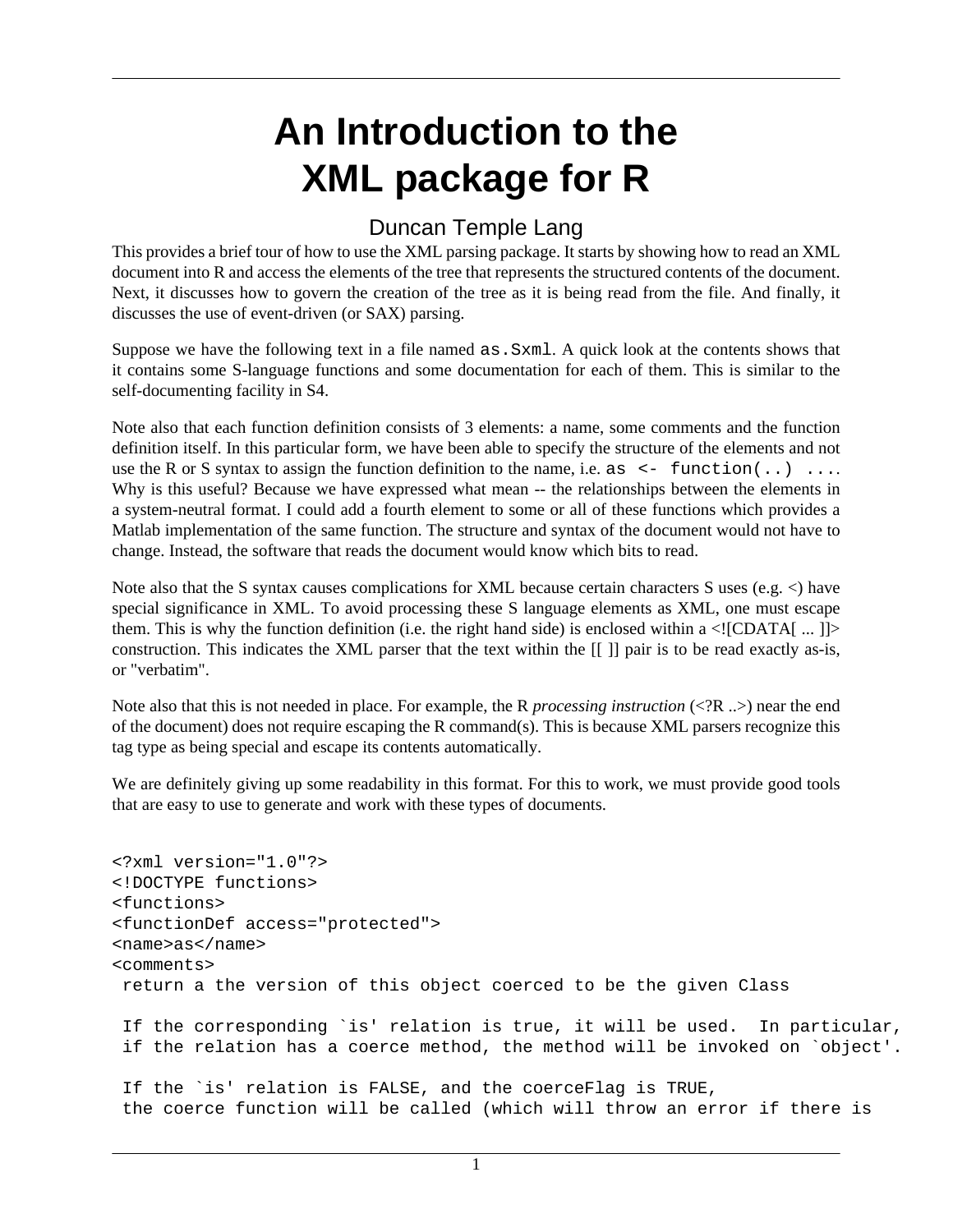```
 no valid way to coerce the two objects). Otherwise, NULL is returned.
</comments>
<def>
<![CDATA[
   function(object, Class, coerceFlag = T) {
     thisClass <- Class(object)
     if(thisClass == Class)
       return(object)
     if(is(object, Class)) {
       ## look for coerce method or indirection
       thisClass <- Class(object)
       coe <- extendsCoerce(thisClass, Class)
       coe(object)
     }
     else if(coerceFlag)
       coerce(object, new(Class, force=T))
     else
       NULL
   }
]] >
</def>
</functionDef>
<functionDef>
<name>extendsCoerce</name>
<comments>
   the function to perform coercion based on the is relation
  between two classes. May be explicitly stored in the metadata or
  inferred. If the latter, the inferred result is stored in the session
  metadata for fromClass, to save recomputation later.
</comments>
<def>
<![CDATA[
   function(fromClass, Class) {
     ext <- findExtends(fromClass, Class)
     f <- NULL
     if(is.list(ext)) {
       coe <- ext$coerce
       if(is.function(coe))
         return(coe)
       by <- list$by
      if(length(by) > 0) f <- substitute(function(object)
                          as(as(object, BY), CLASS), list(BY = by, CLASS=Class))
       ## else, drop through
     }
    if(is.null(f)) {
       ## Because `is' was TRUE, must be a direct extension.
       ## Copy slots if the slots are a subset. Else, just set the
       ## class. For VIRTUAL targets, never change the object.
```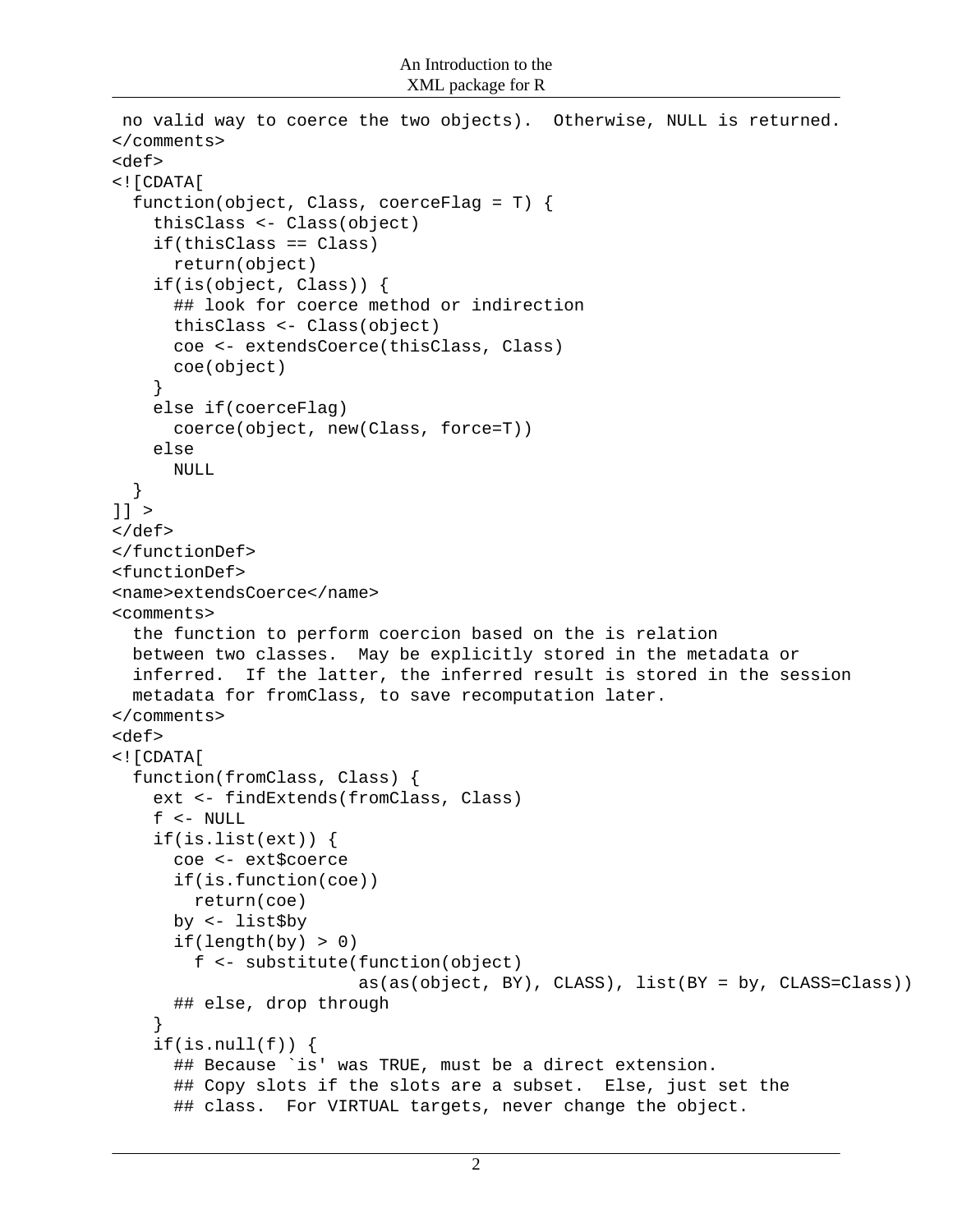```
 virtual <- isVirtualClass(Class)
       if(virtual)
         f <- function(object)object
       else {
         fromSlots <- slotNames(fromClass)
         toSlots <- slotNames(Class)
         sameSlots <- (length(toSlots) == 0
              || (length(fromSlots) == length(toSlots) &&
                  !any(is.na(match(fromSlots, toSlots)))))
       if(sameSlots)
           f <- substitute(function(object){Class(object) <- CLASS; object},
                             list(CLASS = Class))
       else
         f <- substitute(function(object) {
           value <- new(CLASS)
           for(what in TOSLOTS)
             slot(value, what) <- slot(object, what)
           value }, list(CLASS=Class, TOSLOTS = toSlots))
       }
       ## we dropped through because there was no coerce function in the
       ## extends object. Make one and save it back in the session metadata
       ## so no further calls will require constructing the function
       if(!is.list(ext))
        ext <- list()
       ext$coerce <- f
       ClassDef <- getClass(fromClass)
       allExt <- getExtends(ClassDef)
       allExt$Class <- ext
       setExtends(ClassDef, allExt)
     }
     f
]] >
</def>
</functionDef>
\texttt{<?R} \texttt{x} \texttt{<} - 1:10?>
</functions>
```
We parse the document and create the tree that contains the different elements within the XML document. Note that we are not interested in the DTD at this point, so we instruct the parsing function to omit translating it to S.

```
doc <- xmlTreeParse("/tmp/as.S", getDTD = F)
```
So now we want to get at the contents of the data. We get the top node of the document using the  $xm1Root()$ function.

```
r <- xmlRoot(doc)
```
}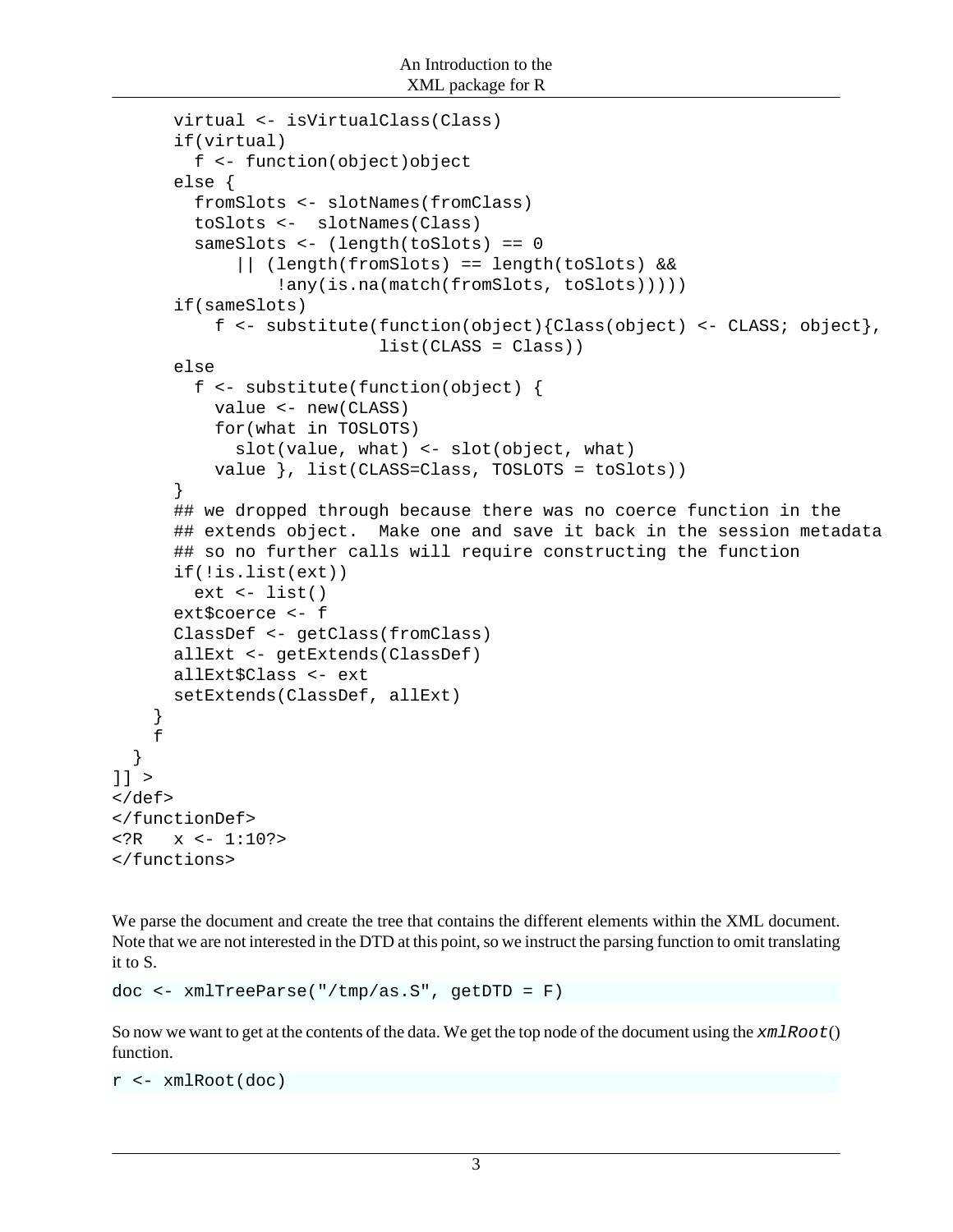This is the node which is referenced in the *DOCTYPE* and whose name is *functions*. We can find its name using the xmlName() function.

```
xmlName(r)
```
We can determine how many sub-nodes this root node has by calling the function  $xmlSize()$ .

xmlSize(r)

In this case, the result is \$3\$. That means that it has \$3\$ children which are themselves XMLNode objects. We can access the different child nodes using the  $[f($ ) operator. For example, we can get the first child node with the command.

#### r[[1]]

This is also an object of class XMLNode. We can ask it for its name and number of children, i.e. size.

```
xmlName(r[[1]]) xmlSize(r[[1]])
```
Most all XML nodes have attributes corresponding to the name="value" pairs within the tag start element. For example, the first function definition in our example (i.e. the first sub-child of the root node) has a "access" attribute with a value "protected". We can retrieve a name character vector of a node's attributes via the function  $x$ mlAttrs().

xmlAttrs(r)

Lets get the first function definition object. This is the first child of the top-level document object.

r[[1]]

This is itself an object of class XMLNode and so has a tag name, attributes and children. It has 3 children whose tag names are given by

```
sapply(xmlChildren(r[[1]]), xmlName)
      name comments def 
    "name" "comments" "def"
```
Applying an operation to children of a node is so common that we provide functions  $xmlApply()$  and xmlSApply() which are simple wrappers whose primary role is to fetch the list of children of the specified node. (The apply functions are not generic.)

```
xmlSApply(r[[1]], xmlName)
 xmlApply(r[[1]], xmlAttrs)
 xmlSApply(r[[1]], xmlSize)
```
Let's look further at this **<functionDef>** element in the tree. As we see, it has three sub-nodes named **<name>**, **<comments>** and **<def>**. Let's grab the **<name>** element first.

```
r[[1]][[1]]
Again, this is of class XMLNode.
class(r[[1]][[1]])
```
#### [1] "XMLNode"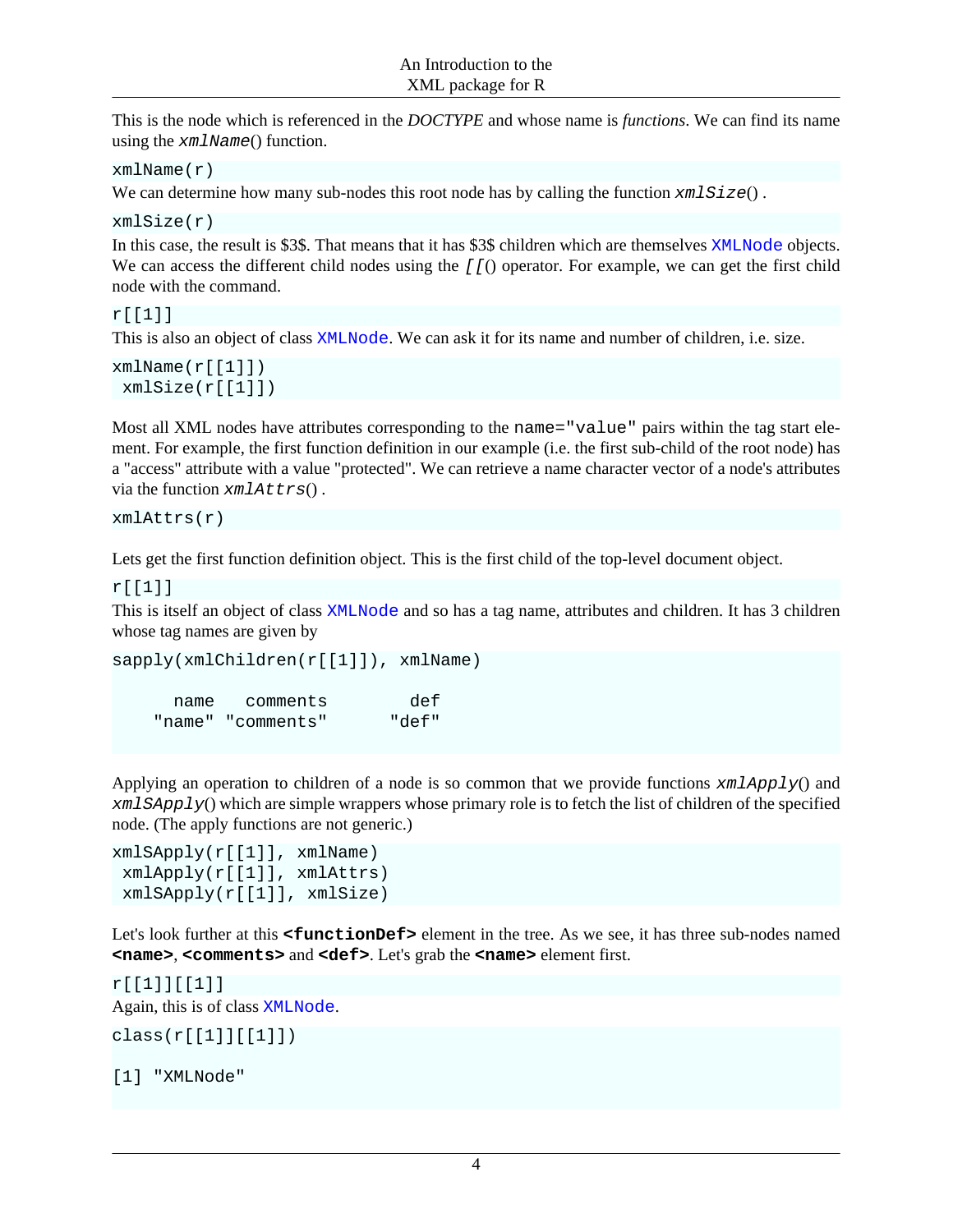and it has a single child whose class is XMLTextNode. This basically means we have a leaf node. Objects of class XMLTextNode have no children (but they are XMLNode so they have a slot for children!)

```
class(r[[1]][[1]][[1]])
```

```
[1] "XMLTextNode" "XMLNode"
```
This leaf node is not the text itself, but contains that text. We get it using the  $xm1Value$  function.

```
xmlValue(r[[1]][[1]][[1]])
```
We should not that the lengthy subscripting to access nodes within nodes ... is ugly and tedious. Of course, one can assign these intermediate nodes to variables and work on these

```
x \leftarrow r[[1]]x \leftarrow x[[1]] xmlValue(x[[1]])
```
I personally find this sometimes more difficult to follow. But there are times that it is more readable. The key point to remember here is that these intermediate variables are *copies* of the element in the tree. This is obvious to users of the S language, but is slightly unexpected for those coming with backgrounds in C/C++, Java, Perl, etc. These languages (can) use references to operate on XML trees and so changes to sub-nodes are reflected in the bigger tree in which that sub-node resides. S is not ideally suited to operating on highly recursive, deep objects. But it is more than sufficient.

We have seen how we can extract individual sub-nodes from an object of class  $XMLNode$  using the  $[f()$ operator and giving its index. It will come as no surprise that we can use the [() ( a single bracket) operator to extract a list of nodes. For example,

r[[1]][1:2]

returns the first two elements of the root node, i.e. the **<name>** and **<comments>** nodes.

Similarly to using indices, one can identify nodes by name:

```
r[[1]]["comments"]
 h <- xmlTreeParse(system.file("treeParseHelp.xml", pkg="XML"))
 xmlRoot(h)[c("name", "author")]
names(xmlRoot(doc))
[1] "name" "title" "description" "usage" "arguments"
 [6] "details" "value" "references" "author" "notes" 
[11] "seealso" "examples" "keywords" 
names(xmlRoot(doc)[["examples"]])
[1] "example" "example" "example" "example" "example"
```
We find out which examples have explicit descriptions stanzas by looking at the number of sub-nodes they have.

xmlSApply(xmlRoot(doc)[["examples"]], xmlSize)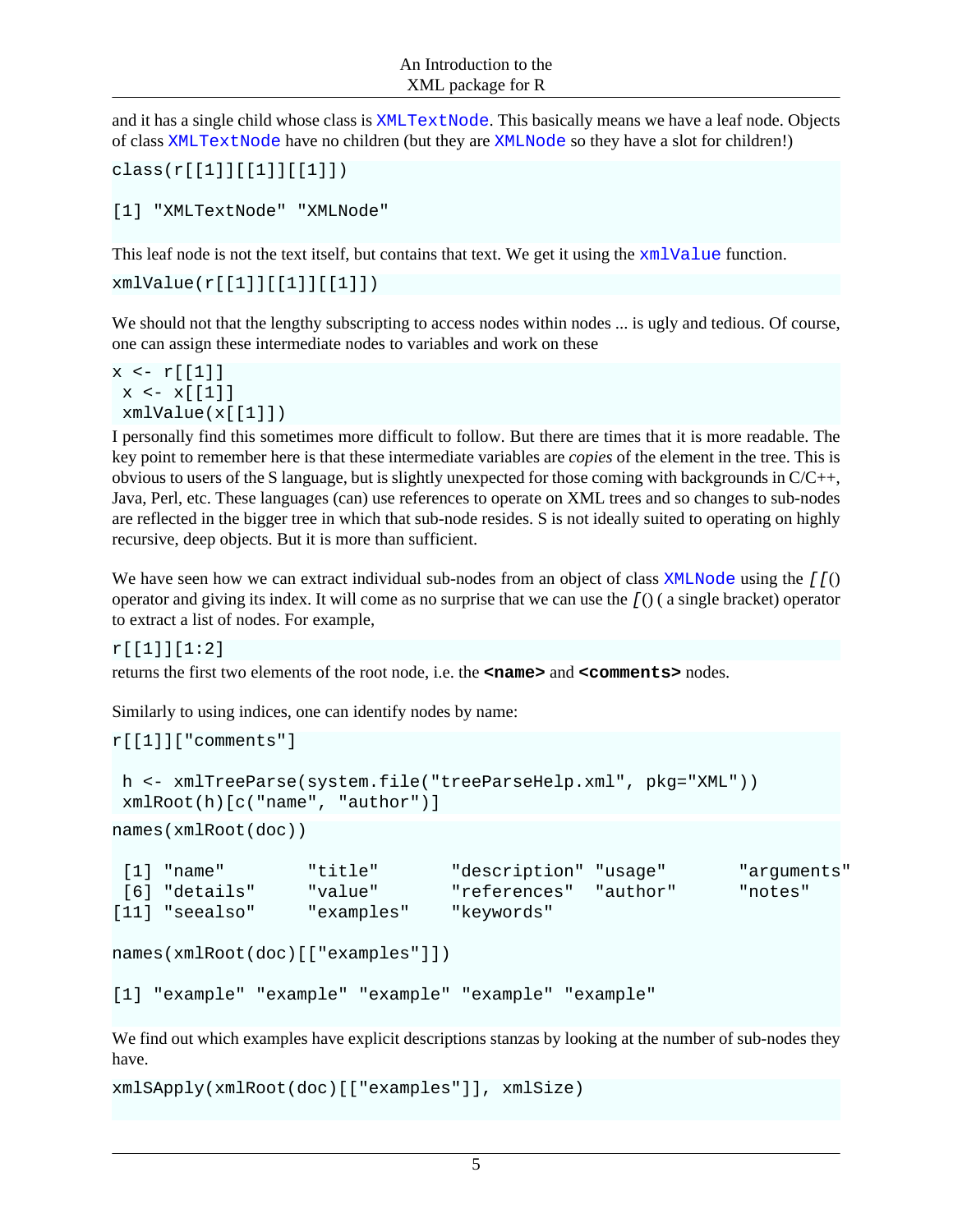```
example example example example example 
1 2 1 1 2
```
So we can get the last one and look at its description.

xmlRoot(doc)[["examples"]][[5]][["description"]]

We can take the code from the example and execute it.

```
eg <- xmlRoot(doc)[["examples"]][[5]]
canRun <- length(xmlAttrs(eg)) == 0 | is.na(match("dontRun", names(xmlAttrs(eg))))
if(!canRun)
   canRun <- !as.logical(xmlAttrs(eg)["dontRun"])
if(canRun)
    eval(parse(text=eg[[2]]))
```

```
xmlTagByName <-
function(node, name)
{
 which <- (1:xmlSize(node))[sapply(node$children, xmlName) == name]
 node$children[which] 
}
lapply(xmlTagByName(d$children[[1]],"functionDef"), function(x) x$children[[2]][[1]])
```
Reading the entire XML document into a tree and then processing this tree works well in most situations. There are cases however, where it is more convenient to process the nodes in the tree as they are being created and inserted into the tree. This allows us to modify the node or even to discard it from the tree altogether.

```
fileName <- system.file("data/mtcars.xml")
doc <- xmlTreeParse(fileName, handlers = (function() {
                              vars \leftarrow character(0) ;
                              list(variable=function(x, attrs) { 
                                            vars <<- c(vars, xmlValue(x[[1]]))
\texttt{NULL} \big\} ,
                                   startElement=function(x,attr){
 NULL
\} , and the contract of the contract of the contract of the contract of the contract of the contract of the contract of the contract of the contract of the contract of the contract of the contract of the contract of th
                                  names = function() {
 vars
 }
 )
                             })()
 )
```
Now, suppose we want to make post-processing the tree easier. We can start by providing additional class information. For example, when reading a R source code in XML format (see  $xml2text{x}$ . Sxml) document, we might process fragment chunks by giving them an additional class name XMLFragmentNode. This would then allow us to process the resulting objects in a simpler manner, dispatching to different functions.

```
h <- list(fragment=function(x, attr){    class(x) <- c("XMLFragmentNode", class(x))
x
```